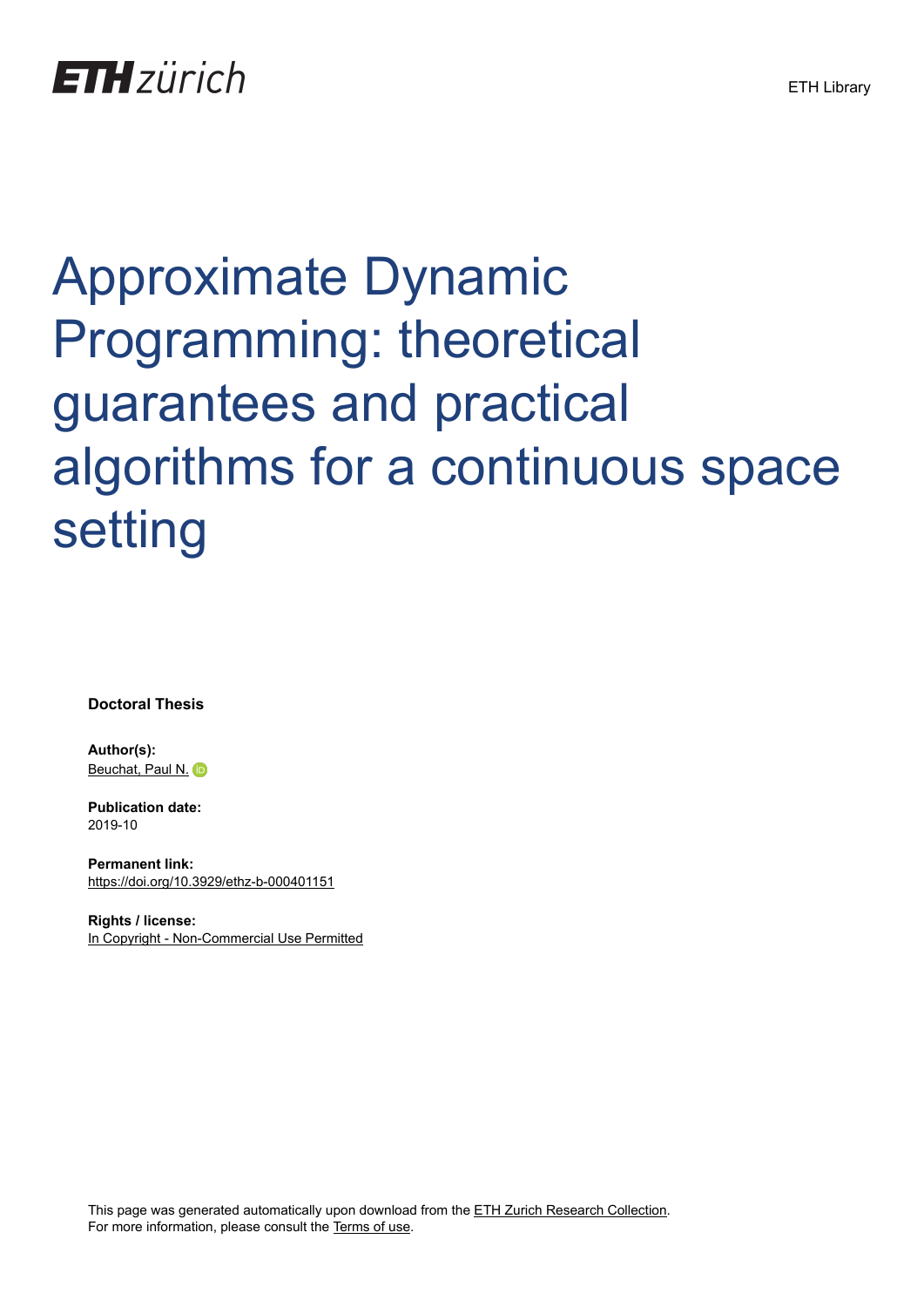DISS. ETH NO. 26165

## **Approximate Dynamic Programming theoretical guarantees and practical algorithms for a continuous space setting**

A thesis submitted to attain the degree of DOCTOR OF SCIENCES of ETH ZURICH (Dr. sc. ETH Zurich)

presented by

Paul Nathaniel Beuchat

MSc ETH ME, ETH Zurich born on 18. February 1986 citizen of Australia and Switzerland

accepted on the recommendation of

Prof. Dr. John Lygeros, examiner (ETH Zurich, Switzerland) Prof. Dr. Anders Rantzer, co-examiner (Lund University, Sweden) Prof. Dr. Angelos Georghiou, co-examiner (McGill University, Canada)

2019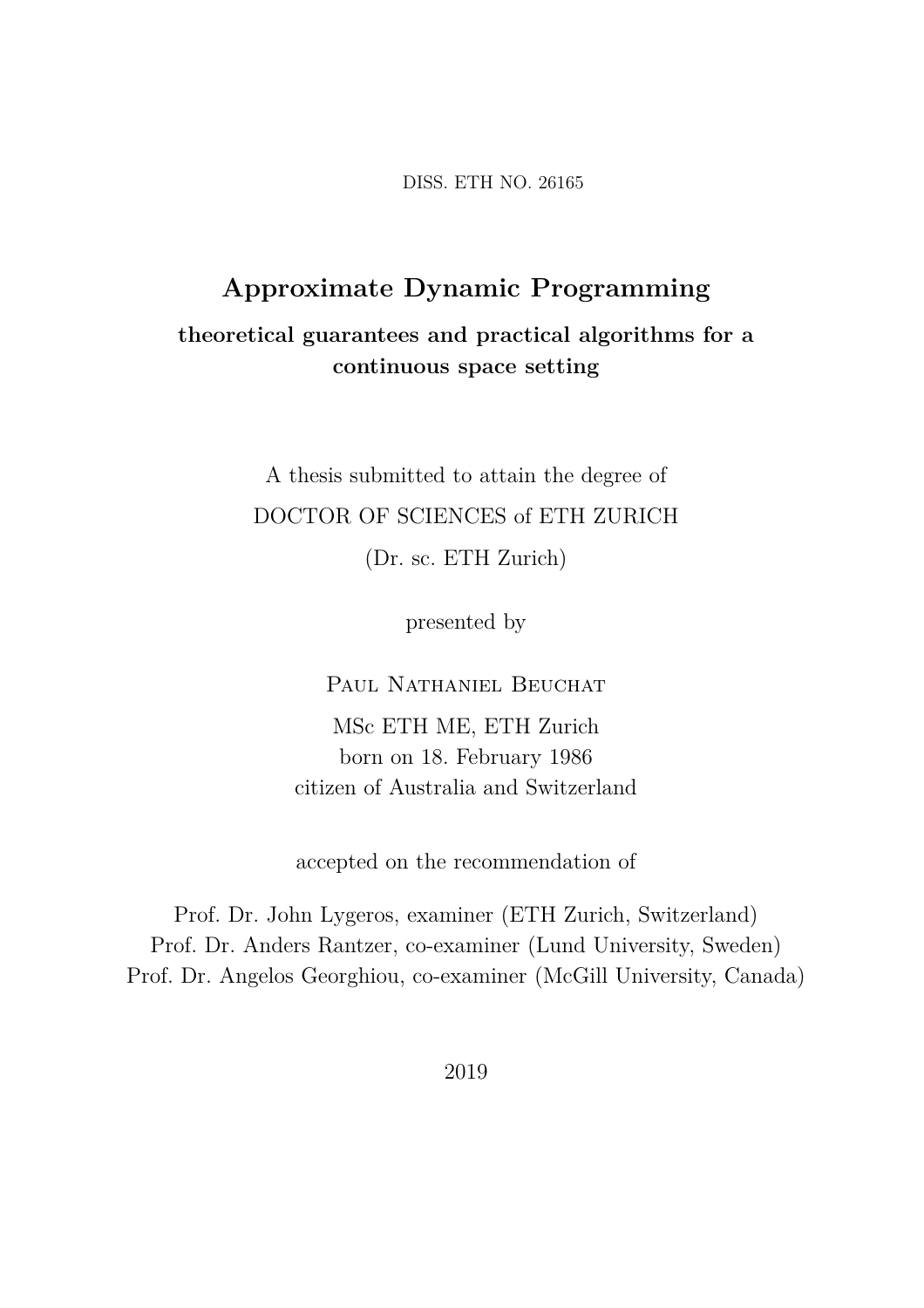## Abstract

Many problems in science and engineering can be cast as discrete time, continuous space, infinite horizon stochastic optimal control problems. The so-called value function and Q-function both characterise the solution of such problems, but are both intractable to compute in all but a few special cases. This thesis focuses on methods that approximate the value function and Q-function.

We consider the linear programming approach to approximate dynamic programming, which computes approximate value functions and Q-functions that are point-wise under-estimators of the optimal by using the so-called Bellman inequality. For this approximation method we provide theoretical guarantees on the value function and Qfunction approximation error, and also for the sub-optimality of a policy generated using such lower-bounding approximations. In particular, the online performance guarantee is obtained by analysing an iterated version of the greedy policy, and the fitting error guarantee by analysing an iterated version of the Bellman inequality. These guarantees complement the existing bounds that appear in the literature.

Given a collection of lower-bounding approximate value functions, an improved approximation can be constructed by taking the point-wise maximum over the collection, however, the challenge is how to compute the collection itself. To address this challenge, we introduce a novel formulation, referred to as the point-wise maximum approach to approximate dynamic programming, and use this to propose algorithms that iteratively construct a collection of lower-bounding value functions with the objective of maximising the point-wise maximum of the collection. We empirically demonstrate the advantages of the proposed algorithm through a range numerical examples that indicate classes of problems where the proposed algorithms improves upon state-of-the-art methods. A key result from the numerical studies is that the proposed algorithm can provide practically useful sub-optimality bounds for the online performance of any policy, even when the collection of approximate value functions is itself impractical to use for a policy.